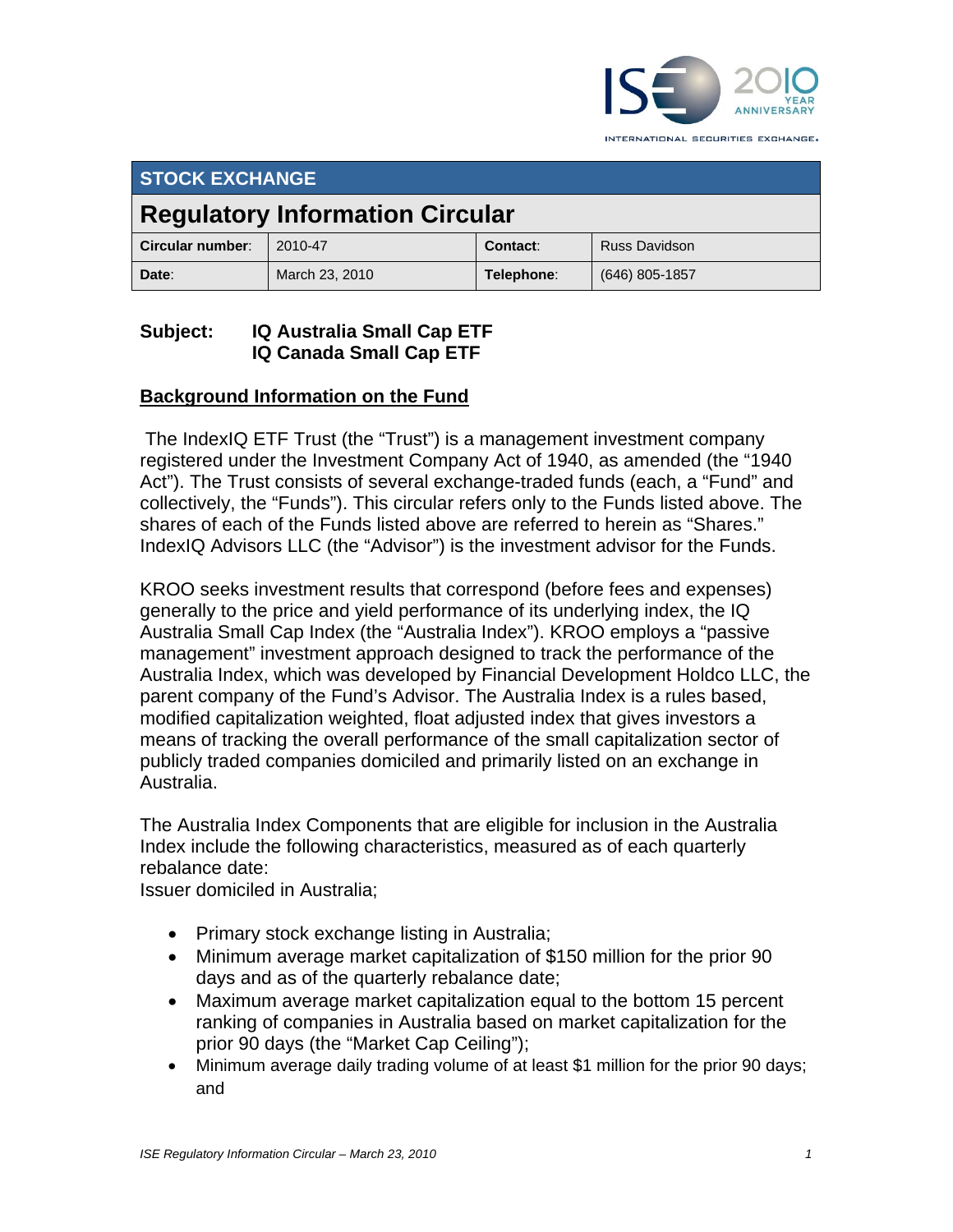

• Minimum monthly volume of 250,000 shares each month over the prior six months.

Securities of issuers with recent stock exchange listings (i.e., recent initial public offerings) may be added to the Australia Index on a quarterly basis, provided that the companies meet all eligibility criteria and have been trading for more than 10 trading days. Existing Australia Index Components whose average market capitalization falls below \$100 million or increases above the level 65% higher than the Market Cap Ceiling for the 90 days prior to any rebalancing date will no longer be eligible for inclusion.

The Australia Index Components are selected quarterly in connection with the reconstitution of the Underlying Index. Their respective weights are rebalanced quarterly in connection with the rebalance of the Australia Index. As of December 31, 2009, the U.S. dollar-denominated market capitalizations of the Australia Index Components ranged from approximately \$450 million to approximately \$2.1 billion.

CNDA seeks investment results that correspond (before fees and expenses) generally to the price and yield performance of its underlying index, the IQ Canada Small Cap Index (the "Canada Index"). The Fund employs a "passive management" investment approach designed to track the performance of the Underlying Index, which was developed by Financial Development Holdco LLC, the parent company of the Fund's Advisor. The Canada Index is a rules based, modified capitalization weighted, float adjusted index that gives investors a means of tracking the overall performance of the small capitalization sector of publicly traded companies domiciled and primarily listed on an exchange in Canada.

The Canada Index Components that are eligible for inclusion in the Canada Index include the following characteristics, measured as of each quarterly rebalance date:

- Issuer domiciled in Canada;
- Primary stock exchange listing in Canada;
- Minimum average market capitalization of \$150 million for the prior 90 days and as of the quarterly rebalance date;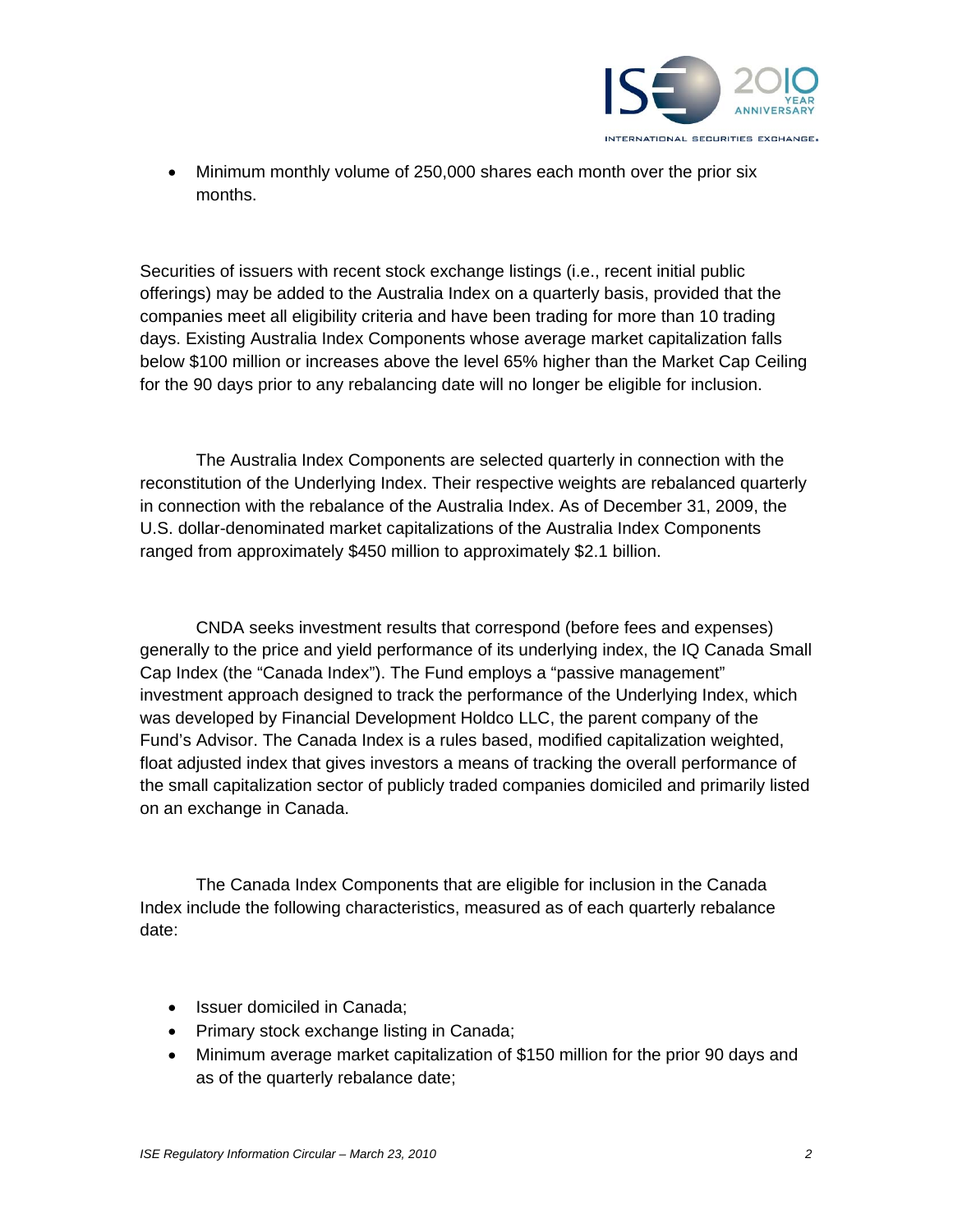

- Maximum average market capitalization equal to the bottom 15 percent ranking of companies in Canada based on market capitalization for the prior 90 days (the "Market Cap Ceiling");
- Minimum average daily trading volume of at least \$1 million for the prior 90 days; and
- Minimum monthly volume of 250,000 shares each month over the prior six months.

Securities of issuers with recent stock exchange listings (i.e., recent initial public offerings) may be added to the Canada Index on a quarterly basis, provided that the companies meet all eligibility criteria and have been trading for more than 10 trading days. Existing Canada Index Components whose average market capitalization falls below \$100 million or increases above the level 65% higher than the Market Cap Ceiling for the 90 days prior to any rebalancing date will no longer be eligible for inclusion.

The Canada Index Components are selected quarterly in connection with the reconstitution of the Canada Index. Their respective weights are rebalanced quarterly in connection with the rebalance of the Canada Index.

As of December 31, 2009, the U.S. dollar-denominated market capitalizations of the Canada Index Components ranged from approximately \$700 million to approximately \$1.9 billion. For more information regarding each Fund's investment strategy, please read the

As described more fully in the Trust's prospectus and Statement of Additional Information ("SAI"), the Funds issue and redeem Shares at net asset value ("NAV") only in large blocks of 50,000 Shares (each block of Shares called a "Creation Unit") or multiples thereof. As a practical matter, only broker-dealers or large institutional investors with creation and redemption agreements (called Authorized Participants) can purchase or redeem these Creation Units. Except when aggregated in Creation Units, the Shares may not be redeemed with the Funds.

Net investment income and net capital gains are typically distributed to shareholders at least annually.

Shares are held in book-entry form, which means that no Share certificates are issued. The Depository Trust Company or its nominee is the record owner of all outstanding Shares of the Funds and is recognized as the owner of all Shares for all purposes.

prospectus for the Funds.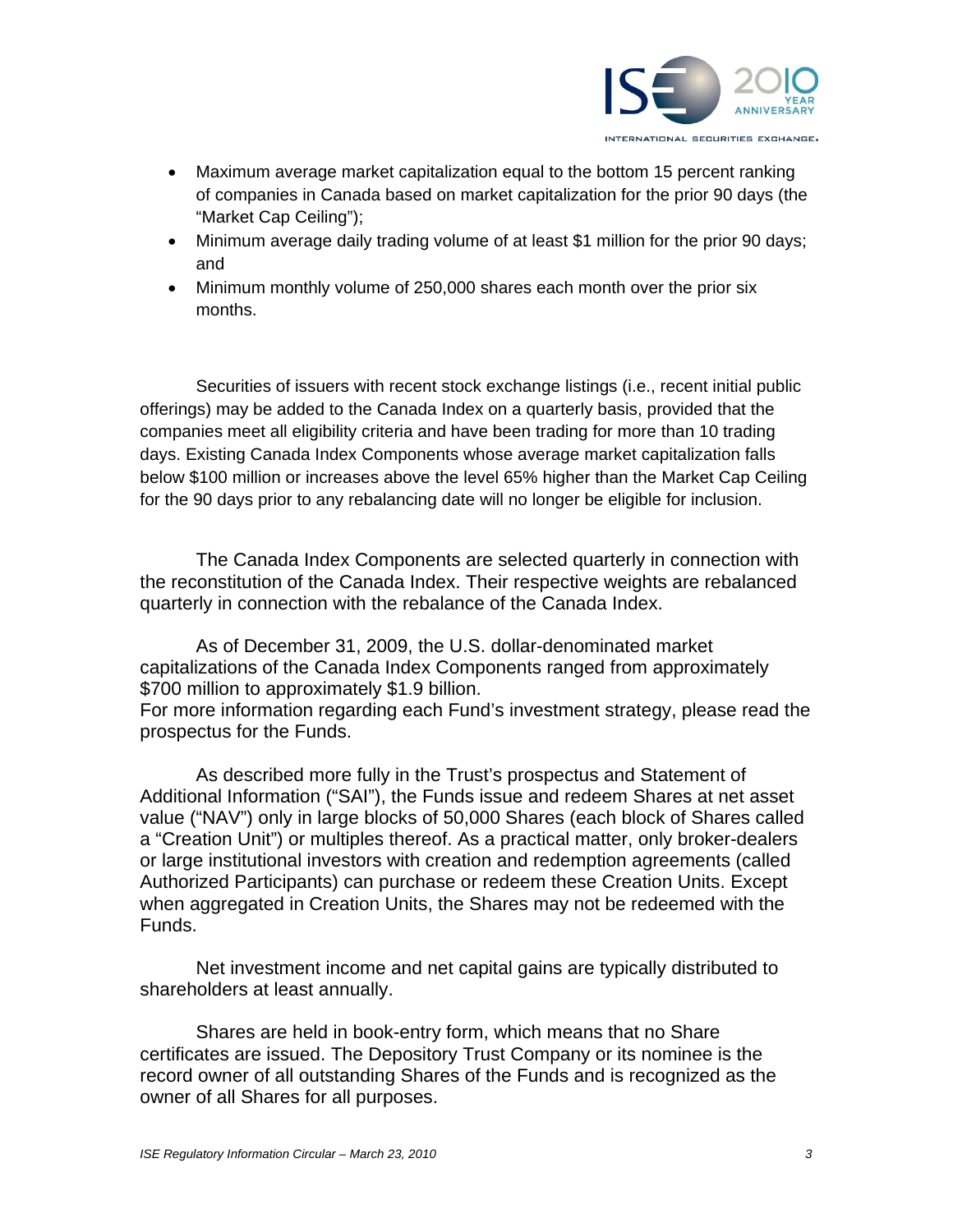

The NAV per Share for each Fund is computed by dividing the value of the net assets of the Fund (i.e., the value of its total assets less total liabilities) by the total number of Shares outstanding. Expenses and fees are accrued daily and taken into account for purposes of determining NAV. The NAV per Share of the Fund will be determined as of the close of trading (normally, 4:00 p.m. Eastern Time ("ET")) on each day that the Exchange is open for business (a "Business Day"). Any assets or liabilities denominated in currencies other than the U.S. dollar are converted into U.S. dollars at the current market rates on the date of valuation as quoted by one or more sources.

The registration statement for the Funds describes the various fees and expenses for the Funds' Shares. For a more complete description of the Funds and the underlying indexes, visit the Funds' website at www.indexiq.com.

## **Principal Risks**

Interested persons are referred to the discussion in the prospectus for the Funds of the principal risks of an investment in the Funds. These include tracking error risk (factors causing a Fund's performance to not match the performance of its underlying index), market trading risk (for example, trading halts, trading above or below net asset value), investment style risk, sector risk, investment approach risk, non-diversification risk, issuer-specific risk, management risk, foreign securities risk, equity risk, geography risk, valuation risk, and currency risk.

#### **Purchases and Redemptions in Creation Unit Size**

Equity Electronic Access Members ("Equity EAMs") are hereby informed that procedures for purchases and redemptions of Shares in Creation Units are described in the Trust's Prospectus and SAI and that Shares are not individually redeemable but are redeemable only in Creation Unit aggregations or multiples thereof.

## **Exchange Rules Applicable to Trading in the Shares**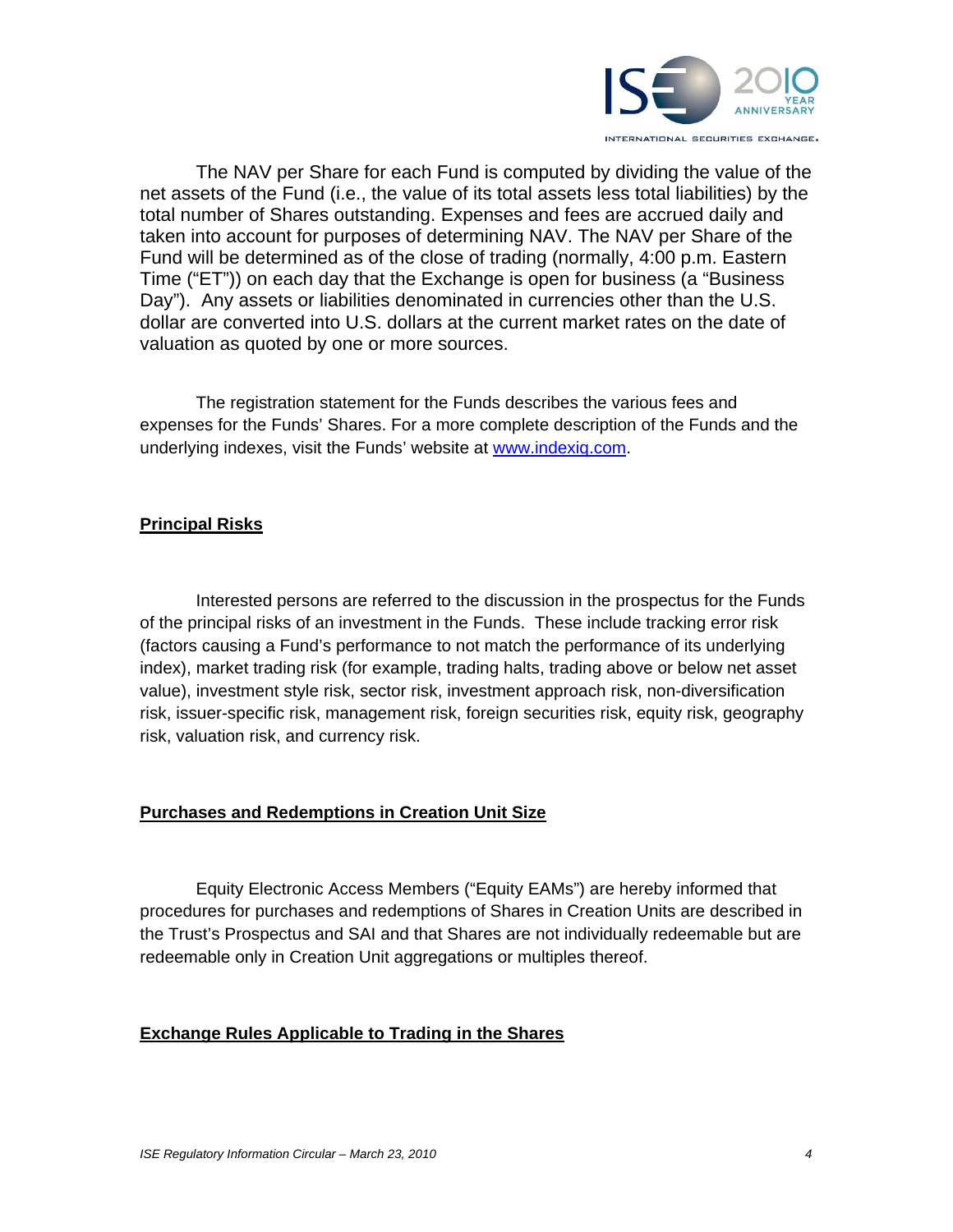

The Shares are considered equity securities, thus rendering trading in the Shares subject to the Exchange's existing rules governing the trading of equity securities.

#### **Trading Hours**

Trading in the Shares on ISE is on a UTP basis and is subject to ISE equity trading rules. The Shares will trade from 8:00 a.m. until 8:00 p.m. Eastern Time. Equity EAMs trading the Shares during the Extended Market Sessions are exposed to the risk of the lack of the calculation or dissemination of underlying index value or intraday indicative value ("IIV"). For certain derivative securities products, an updated underlying index value or IIV may not be calculated or publicly disseminated in the Extended Market hours. Since the underlying index value and IIV are not calculated or widely disseminated during Extended Market hours, an investor who is unable to calculate implied values for certain derivative securities products during Extended Market hours may be at a disadvantage to market professionals.

#### **Trading Halts**

ISE will halt trading in the Shares in accordance with ISE Rule 2101(a)(2)(iii). The grounds for a halt under this Rule include a halt by the primary market because it stops trading the Shares and/or a halt because dissemination of the IIV or applicable currency spot price has ceased, or a halt for other regulatory reasons. In addition, ISE will stop trading the Shares if the primary market de-lists the Shares.

#### **Delivery of a Prospectus**

Pursuant to federal securities laws, investors purchasing Shares must receive a prospectus prior to or concurrently with the confirmation of a transaction. Investors purchasing Shares directly from the Fund (by delivery of the Deposit Amount) must also receive a prospectus.

Prospectuses may be obtained through the Distributor or on the Fund's website. The Prospectus does not contain all of the information set forth in the registration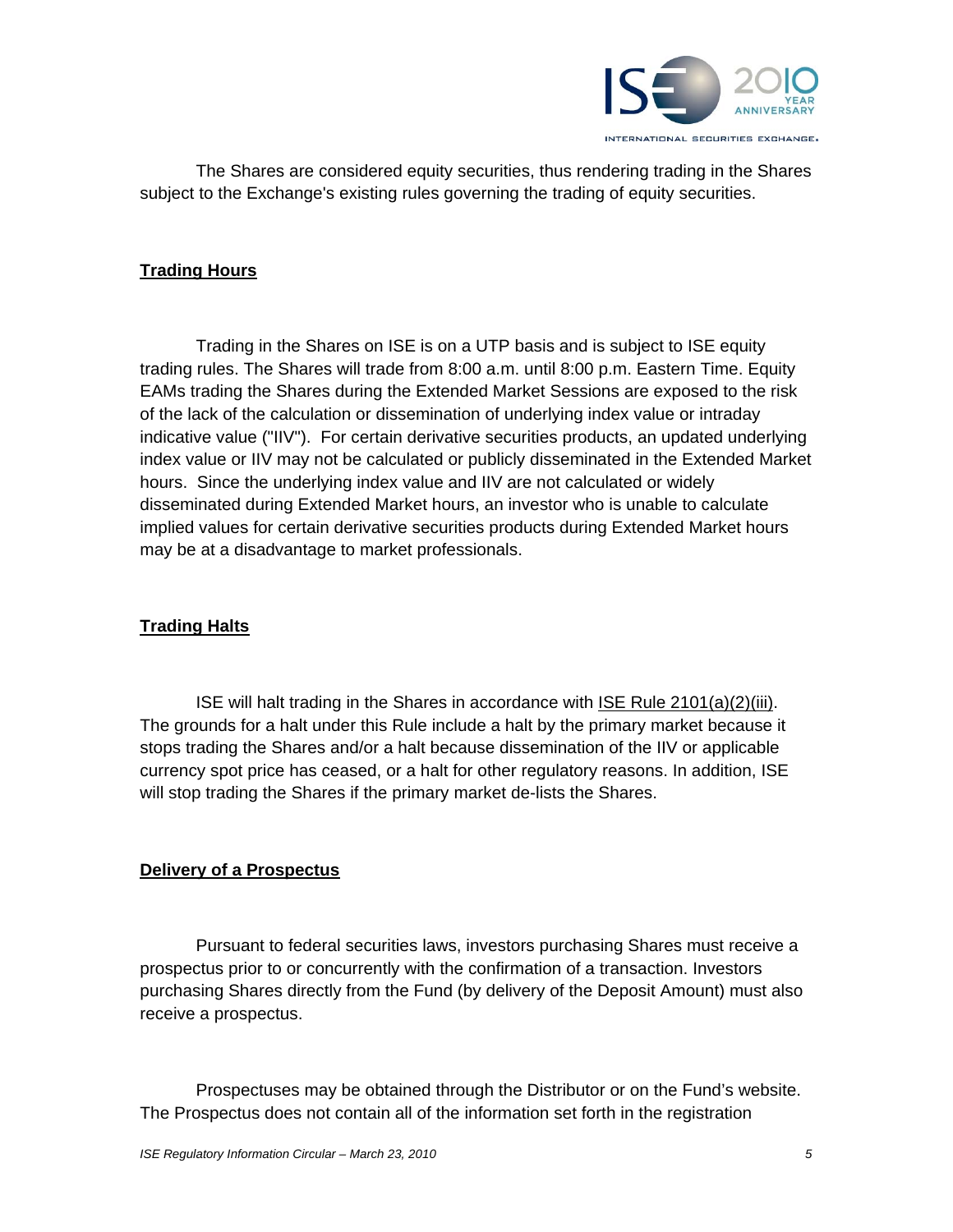

statement (including the exhibits to the registration statement), parts of which have been omitted in accordance with the rules and regulations of the SEC. For further information about the Fund, please refer to the Trust's registration statement.

#### **Exemptive, Interpretive and No-Action Relief Under Federal Securities Regulations**

The SEC has issued exemptive, interpretive, or no-action relief from certain provisions of rules under the Securities Exchange Act of 1934 (the "Act") regarding trading in the above mentioned exchange traded Funds.

## **Regulation M Exemptions**

Generally, Rules 101 and 102 of Regulation M prohibit any "distribution participant" and its "affiliated purchasers" from bidding for, purchasing, or attempting to induce any person to bid for or purchase any security which is the subject of a distribution until after the applicable restricted period, except as specifically permitted in Regulation M. The provisions of the Rules apply to underwriters, prospective underwriters, brokers, dealers, and other persons who have agreed to participate or are participating in a distribution of securities.

The Commission issued a No-Action Letter by which persons participating in a distribution of shares of a fund may engage in secondary market transactions in such shares during their participation in such a distribution, despite the requirements of from Rule 101 under Regulation M. In addition, the SEC has permitted persons who may be deemed to be participating in the distribution of shares of a fund (i) to purchase securities for the purpose of purchasing creation unit aggregations of fund shares and (ii) to tender securities for redemption in Creation Unit Aggregations. Further, the Commission has clarified that the tender of fund shares to the Fund for redemption does not constitute a bid for or purchase of any of the Funds' securities during the restricted period of Rule 101. The Commission has issued a No-Action Letter to paragraph (e) of Rule 102 under Regulation M which allow the redemption of fund shares in creation unit aggregations during the continuous offering of shares.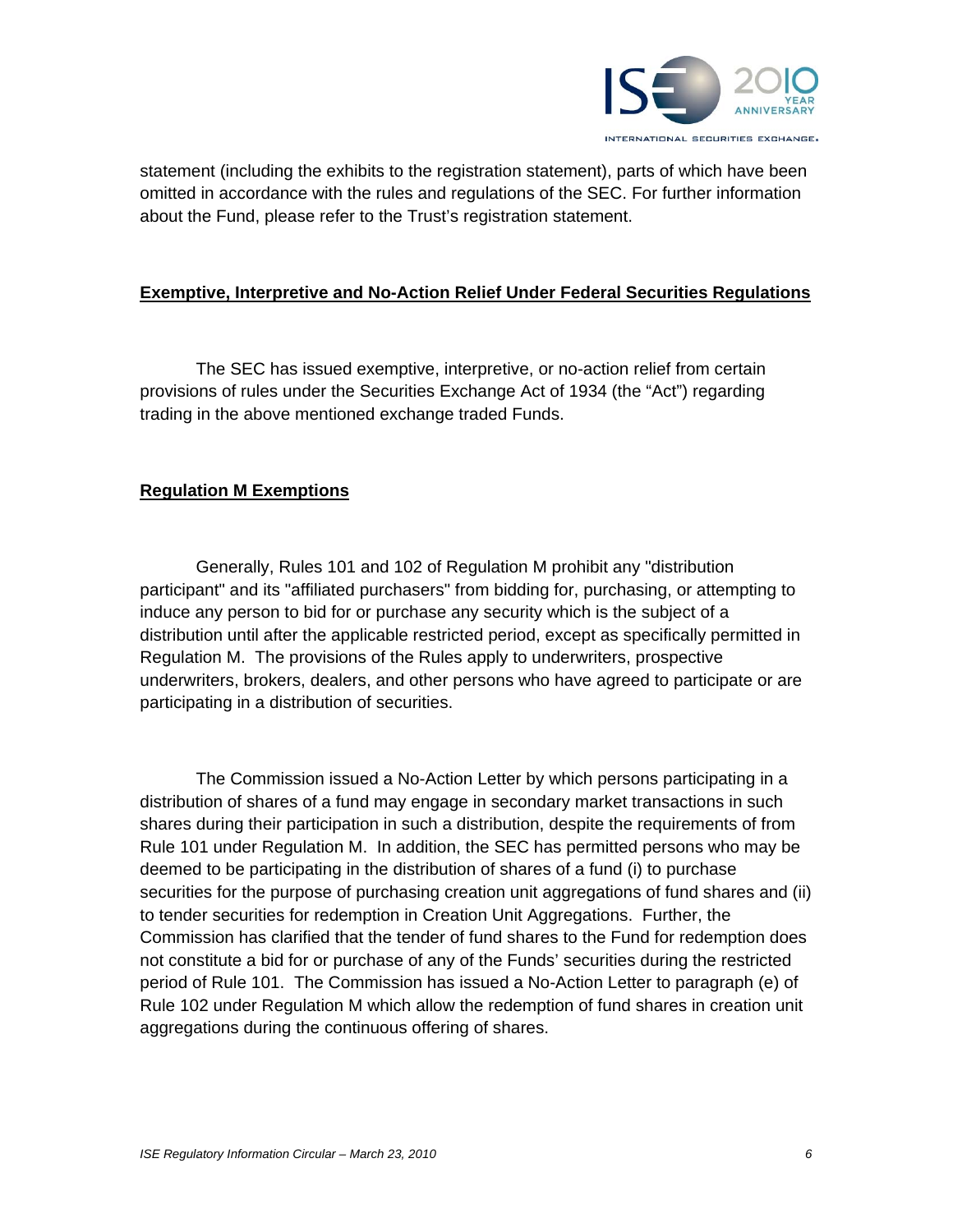

# **Customer Confirmations for Creation or Redemption of Fund Shares (SEC Rule 10b-10)**

Broker–dealers who handle purchases or redemptions of Fund shares in Creation Units for customers will be permitted to provide such customers with a statement of the number of Creation Unit Aggregations created or redeemed without providing a statement of the identity, number and price of shares of the individual securities tendered to the Fund for purposes of purchasing creation unit aggregations ("Deposit Securities") or the identity, number and price of shares to be delivered by the Trust to the redeeming holder ("Redemption Securities"). The composition of the securities required to be tendered to the Fund for creation purposes and of the securities to be delivered on redemption will be disseminated each business day and will be applicable to requests for creations or redemption, as the case may be, on that day. This exemptive relief under Rule 10b-10 with respect to creations and redemptions is subject to the following conditions:

- 1) Confirmations to customers engaging in creations or redemptions must state that all information required by Rule 10b-10 will be provided upon request;
- 2) Any such request by a customer for information required by Rule 10b-10 will be filed in a timely manner, in accordance with Rule 10b-10(c);
- 3) Except for the identity, number and price of shares of the component securities of the Deposit Securities and Redemption Securities, as described above, confirmations to customers must disclose all other information required by Rule 10b-10(a).

#### **SEC Rule 14e-5**

The Commission has permitted any person acting as a dealer-manager of a tender offer for a component security of fund (1) to redeem fund shares in creation unit aggregations from the issuer that may include a security subject to such tender offer and (2) to purchase fund shares during such tender offer. In addition, a No-Action has been issued under Rule 14e-5 states that if a broker-dealer acting as a dealer-manager of a tender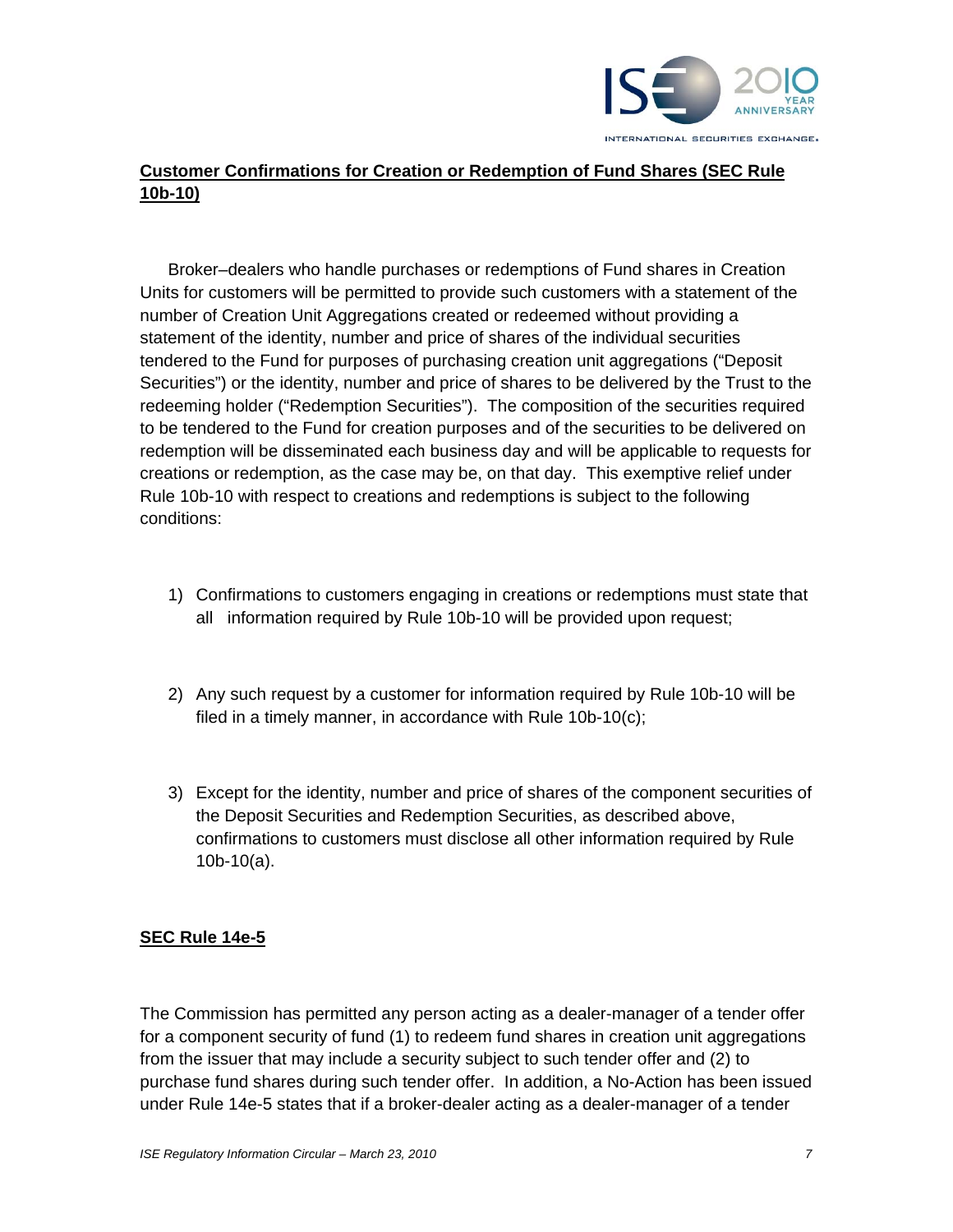

offer for a security of the Fund purchases or arranges to purchase such securities in the secondary market for the purpose of tendering such securities to purchase one or more creation unit aggregations of shares, it must be made in conformance with the following:

- i. such bids or purchases are effected in the ordinary course of business, in connection with a basket of 20 or more securities in which any security that is the subject of a distribution, or any reference security, does not comprise more than 5% of the value of the basket purchased; or
- ii. purchases are effected as adjustments to such basket in the ordinary course of business as a result of a change in the composition of the underlying index; and
- iii. such bids or purchases are not affected for the purpose of facilitating such tender offer.

## **Section 11(d)(1); SEC Rules 11d1-1 and 11d1-2**

Section 11(d)(1) of the Act generally prohibits a person who is both a broker and a dealer from effecting any transaction in which the broker-dealer extends credit to a customer on any security which was part of a new issue in the distribution of which he participated as a member of a selling syndicate or group within thirty days prior to such transaction. The Commission has clarified that Section 11(d)(1) does not apply to broker-dealers that are not authorized participants (and, therefore, do not create creation unit aggregations) that engage in both proprietary and customer transactions in shares of a fund in the secondary market, and for broker-dealer authorized participants that engage in creations of creation unit aggregations. This relief is subject to specific conditions, including the condition that such broker-dealer (whether or not an authorized participant) does not, directly or indirectly, receive from the fund complex any payment, compensation or other economic incentive to promote or sell the shares of a fund to persons outside the fund complex, other than noncash compensation permitted under NASD Rule 2830 (I)(5)(A), (B) or (C). See letter dated November 22, 2005 from Brian A Bussey, Assistant Chief Counsel, SEC Division of Market Regulation, to Barclays Global Investors, N.A., dated November 22, 2005. The Commission has issued a No-Action Letter under Section 11(d)(1) of the Act states that broker-dealers may treat shares of a fund, for purposes of Rule 11d1-2, as "securities issued by a registered open-end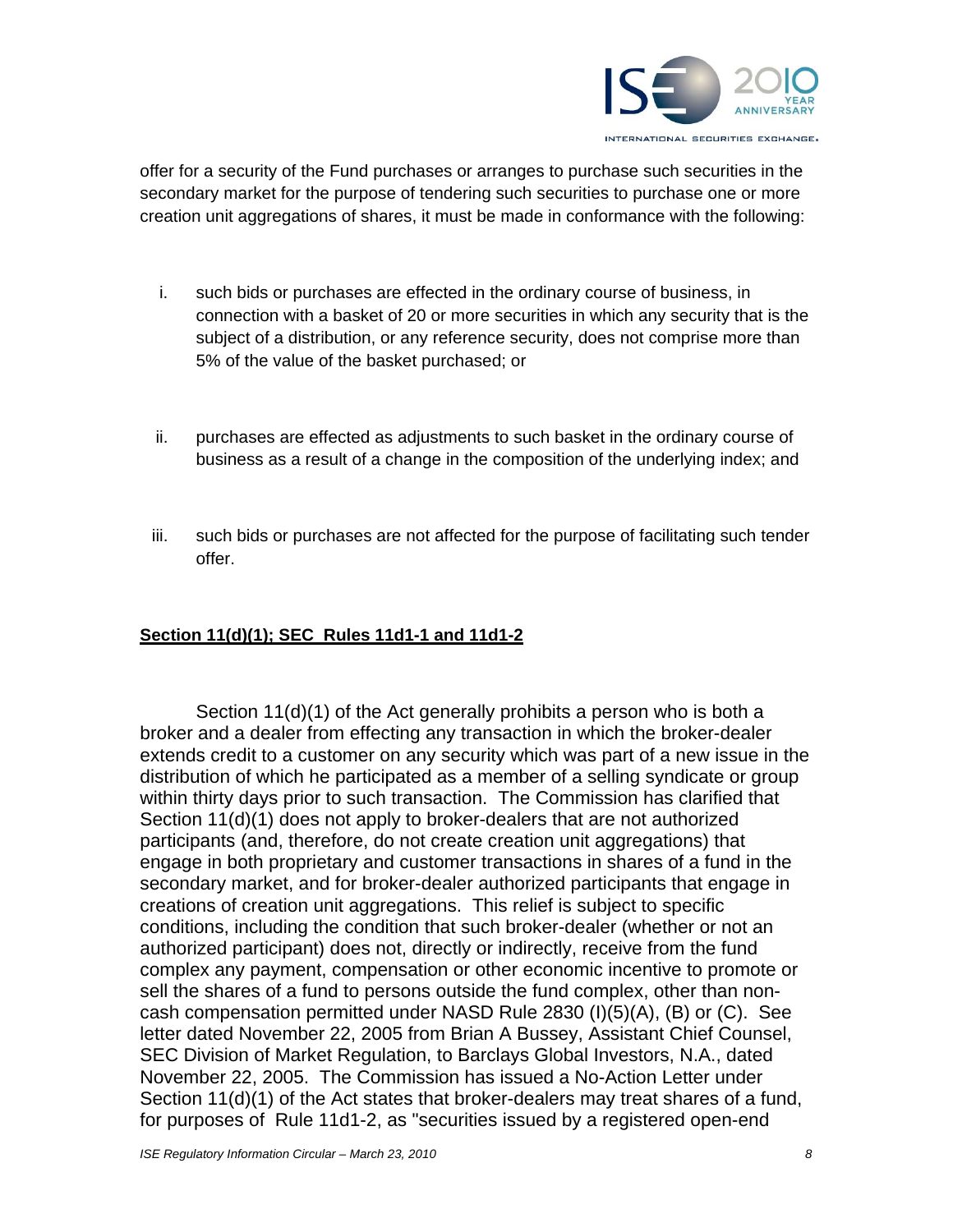

investment company as defined in the Investment Company Act" and thereby extend credit or maintain or arrange for the extension or maintenance of credit on shares that have been owned by the persons to whom credit is provided for more than 30 days, in reliance on the exemption contained in the rule.

## **SEC Rule 15c1-5 and 15c1-6**

The Commission has issued a No-Action letter with respect to Rule 15c1-5 and Rule 15c1-6 as to the required disclosure of control by a broker or dealer with respect to creations and redemptions of fund shares and secondary market transactions therein.

**This Regulatory Information Circular is not a statutory Prospectus. Equity EAMs should consult the Trust's Registration Statement, SAI, Prospectus and the Fund's website for relevant information.**